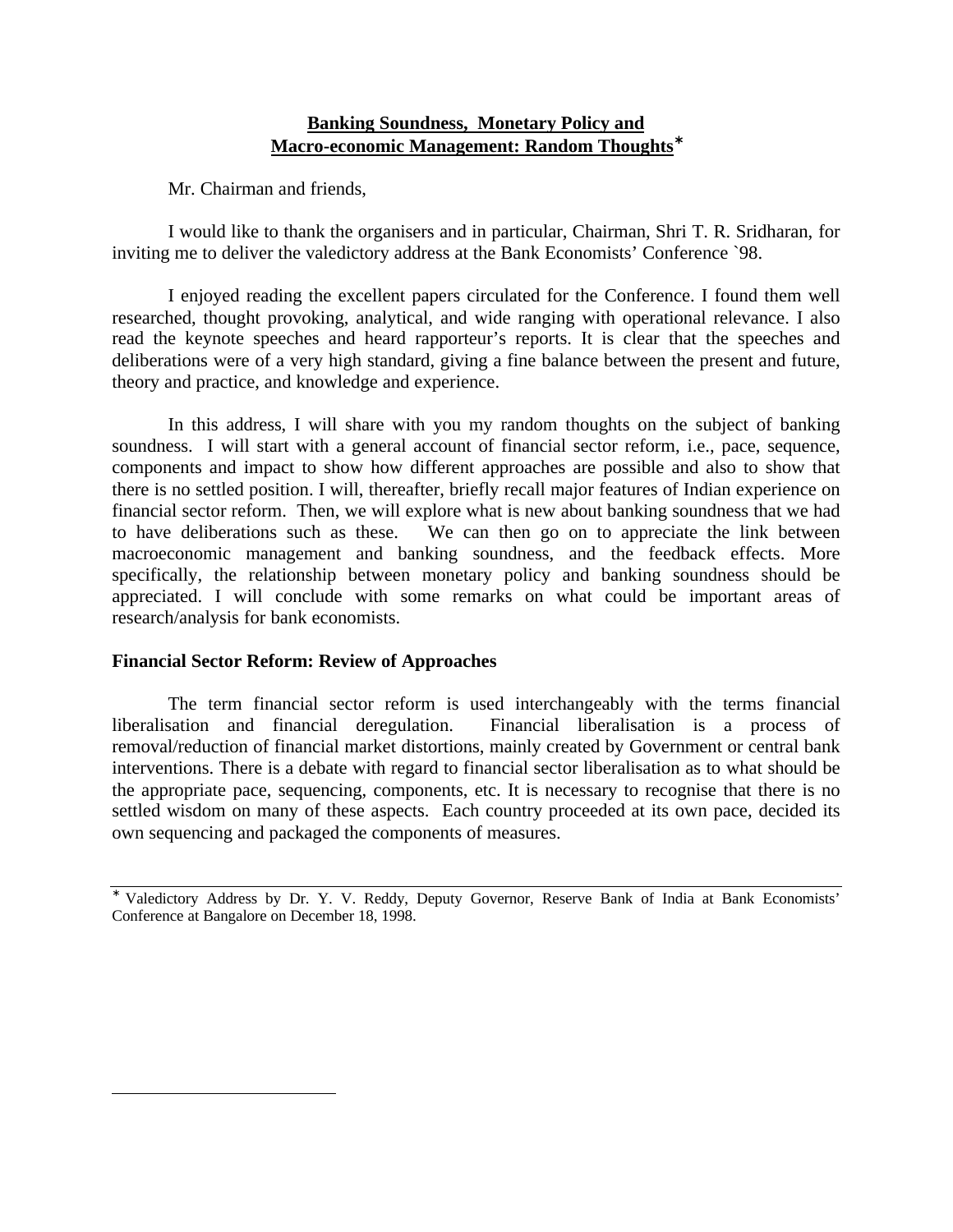## Pace

The pace of financial sector reforms could be conveniently classified as gradual or rapid. Similarly, liberalisation could be almost total or liberalisation may co-exist with elements of Government control. Experience has shown that countries that liberalised rapidly are more prone to reversals – examples are Chile, Argentina, Turkey. However, countries that have phased out controls gradually, such as South Korea, Malaysia, Thailand and Philippines have also faced difficulties.

### Sequencing

The sequencing of reform can be analysed with regard to the linkage with general macroeconomic situation, ownership, regulatory and supervisory framework, and external sector liberalisation.

Financial sector liberalisation could be initiated during a period of macroeconomic instability or as part of the overall reform process during conditions of macro economic stability.

Argentina and Chile decontrolled interest rates during a period of high inflation but undertook a large number of measures during a period of macroeconomic stability. Chile, New Zealand, Peru and Turkey began financial sector deregulation under conditions of macro instability but implemented reforms as part of a larger reform process during a period of stabilisation.

As regards ownership, some countries could successfully tackle the process of reducing the role of State Enterprises either prior to or in conjunction with financial sector reform (Chile and Mexico), while others implemented privatisation program after initiation of financial liberalisation.

With regard to the regulatory and supervisory framework, a few countries strengthened regulation and supervision prior to reform (Peru, Israel) while others (Egypt) strengthened supervision at the same time that they liberalised.

On external sector liberalisation, a number of countries liberalised the capital account after domestic financial liberalisation, an important exception being Indonesia. Many countries have also embarked on external sector liberalisation in conjunction with financial sector reform.

#### Components

The components of reform involved dismantling certain directed credit programmes, lowering cash and liquidity requirements, reducing barriers to entry in the banking sector, privatising the public sector banks, improving payments system, adopting international standards for capital adequacy and prudential norms and improving the legal, regulatory and supervisory infrastructure. The components were packaged in different ways in each country, within the overall framework of appropriate pace and sequencing.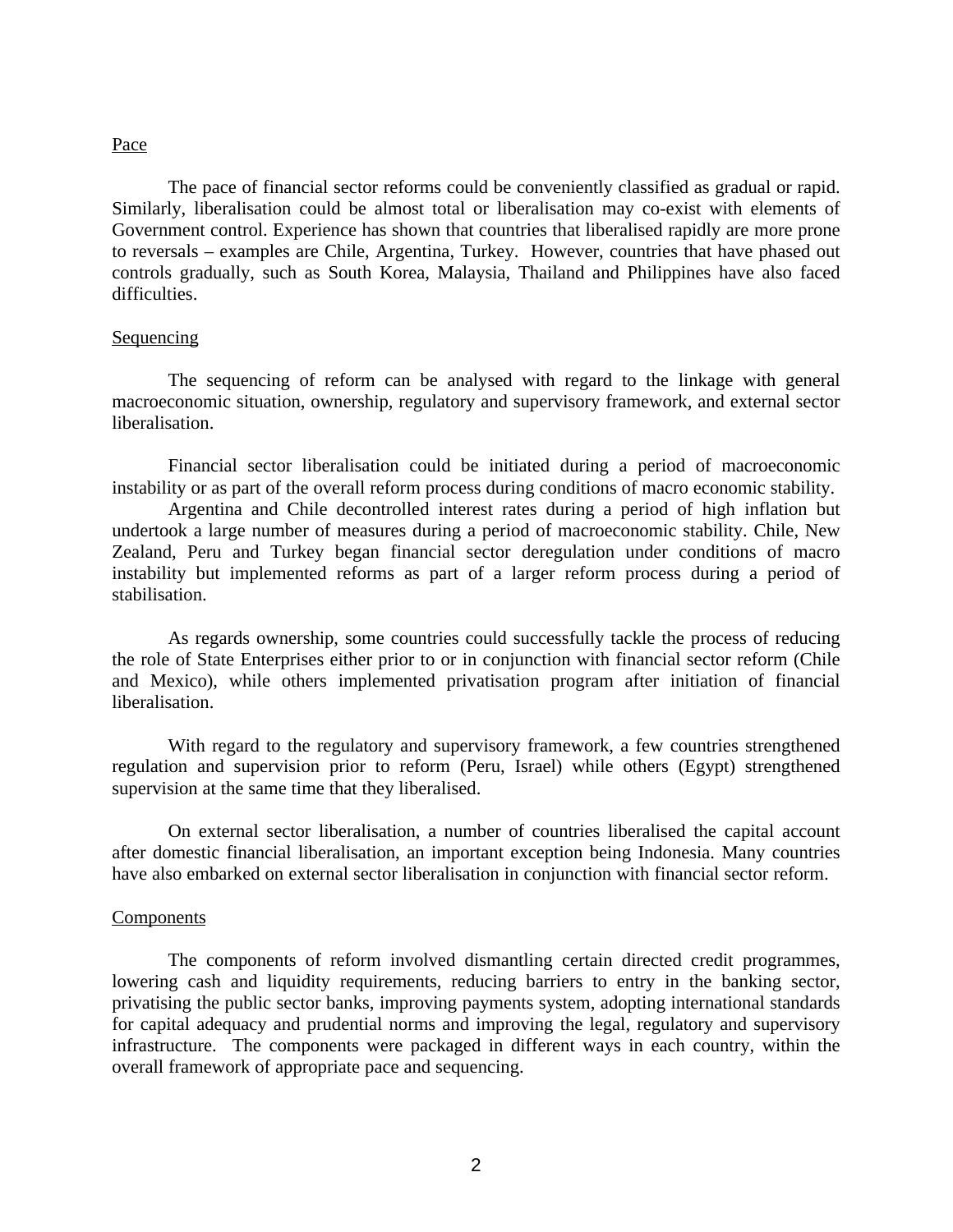#### **Effects**

The impact of financial liberalisation has to be seen in the context of its both immediate effects and in the longer term. To broadly generalise, first, there is evidence that efficiency in the allocation of credit improved after liberalisation. Despite weaker economic conditions, private investment has grown or financial constraints have eased. Second, financial deepening has increased. Third, evidence regarding the impact of liberalisation on saving and/or consumption is mixed. Experience has shown that while liberalisation permitted a consumption boom and reduced saving in many countries, saving did increase in some other countries. Fourth, the immediate impact on interest rates was disparate, with rates sometimes rising and in some countries falling. Fifth, after liberalisation, financial crises have taken place with some countries experiencing more than one crisis. Sixth, financial liberalisation has generally resulted in more effective monetary control.

I will conclude this section by drawing some broad conclusions from experience with financial sector liberalisation in India.

First, financial sector reforms appear to have better chances of success in an environment of macroeconomic stability. Fiscal consolidation and liberalisation of industrial and trade policy regimes do constitute an integral part of reforms.

Second, for maintaining internal and external stability, it appears essential that the inflation rate is not too high and is stable. In such an environment, it is possible to ensure that real rates of interest are not too high, which deter investment and are not too low, which discourage savings.

Third, institutional development has to go hand in hand with financial sector reforms. Institutions may be sponsored by the central bank and as they develop, central bank can vacate – as done in the case of the Discount and Finance House of India Ltd., and the Securities Trading Corporation of India Ltd.

Fourth, interest rate deregulation needs to be phased carefully. During transition from a repressed market to a free market, the tendency for interest rates to overshoot their equilibrium levels could be damaging for the real sector. Moreover, the borrowers, especially small borrowers in the productive sectors of the economy need to be insulated from too much of interest rate volatility

Fifth, in the transition phase, the prudential requirements of provisioning for bad debt and capital adequacy perhaps need to be phased over a period to ensure that the institutions concerned respond, adjust and comply without their viability being threatened.

Sixth, the financial sector reforms need to be complemented by reforms in the legal system, not only in those laws which affect financial institutions directly but also related aspects such as tenancy laws or procedural laws impinging on debt recovery.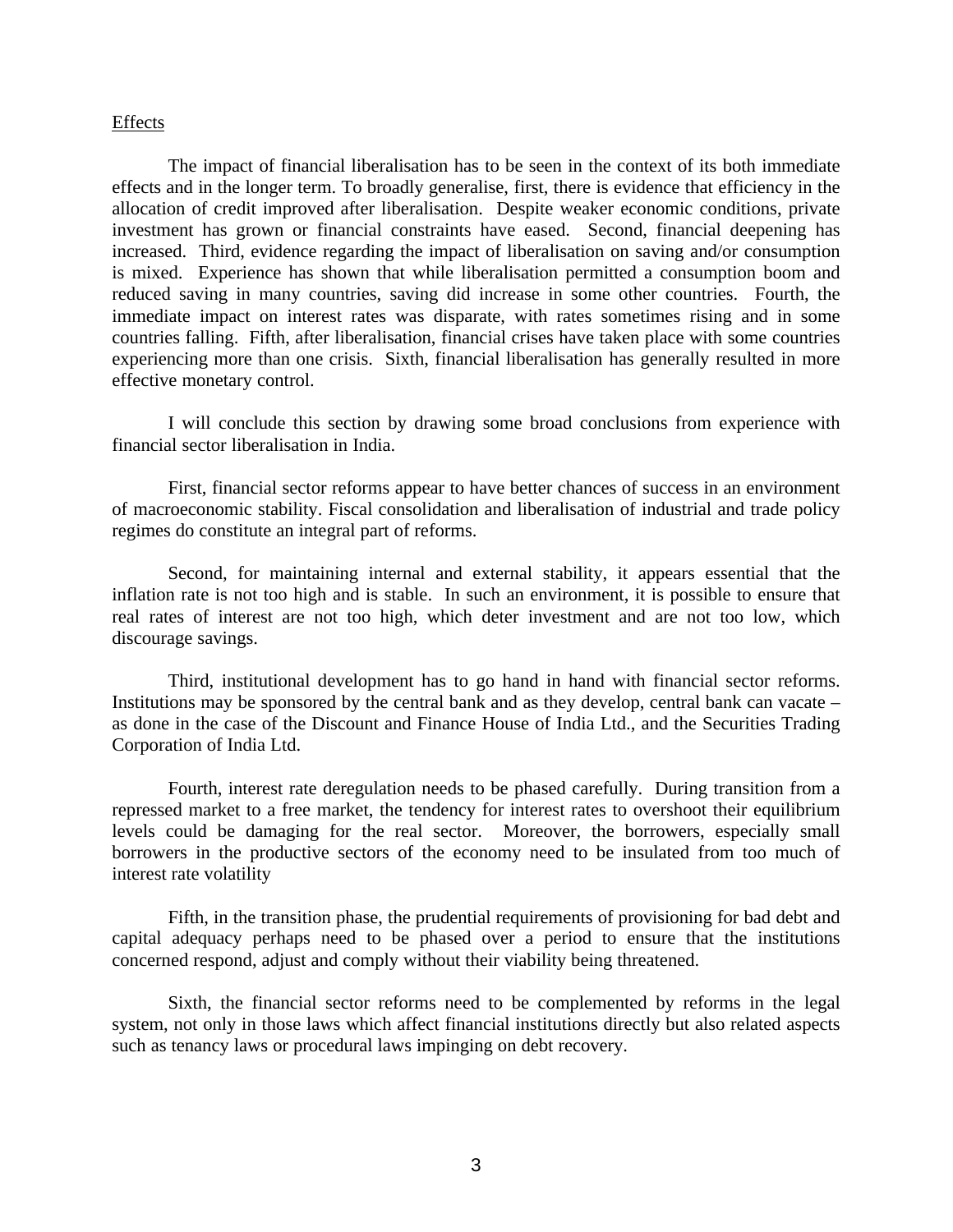Seventh, deregulation should be accompanied by improvements in supervisory mechanisms including those of off-site supervision with on-site examination and effective follow-up action.

Eighth, though deregulation is desirable, the risk profile of the banking sector may still need to be controlled.

Ninth, as monetary transmission mechanisms improve, in terms of operating procedure of monetary policy, the central bank may gradually move from direct instruments to indirect instruments.

Finally, credibility, continuity and commitment are enhanced if the reform agenda emanates out of a group of distinguished persons of great standing, made public, debated upon and then implemented.

### What is New About Banking Soundness?

Traditionally, soundness of banking system was considered essential for efficient financial intermediation. However, the costs of financial-repression were recognised in seventies and a wave of deregulation and marketisation occurred. Soon, it was realised that both on theoretical and empirical grounds, financial sector in general and banking sector in particular need to be carefully regulated – though who should regulate, how it should be regulated, with what objectives and instruments are still being debated. There are, without doubt, valid reasons for this vigorous focus and debate on the banking soundness and strength.

First, the soundness issue is not merely a developing country issue. Both developed and developing countries are addressing these issues, with the Bank for International Settlements taking initiatives and more recently the International Monetary Fund.

Second, the banking crises occurred in both developed and developing countries - S&L in U.S.A., banking failure in Nordic countries, Japan's financial system of 'nineties, more recently in Latin America, Russia and East Asia.

Third, there is realisation that the soundness of banking system ensures capacity to absorb shocks – external and internal. At the same time, macro economic stability helps soundness of banking system.

Fourth, banking crises can easily spillover into the real economy and crisis in real economy affects banks almost simultaneously. This is clearly the consequence of financial deepening and widening.

Fifth, as globalisation occurs, banking crisis and currency crisis get closely linked. In this sense, Tarapore Committee (CAC)'s insistence on a robust banking system as a pre-condition for further progress in liberalisation of capital account is significant.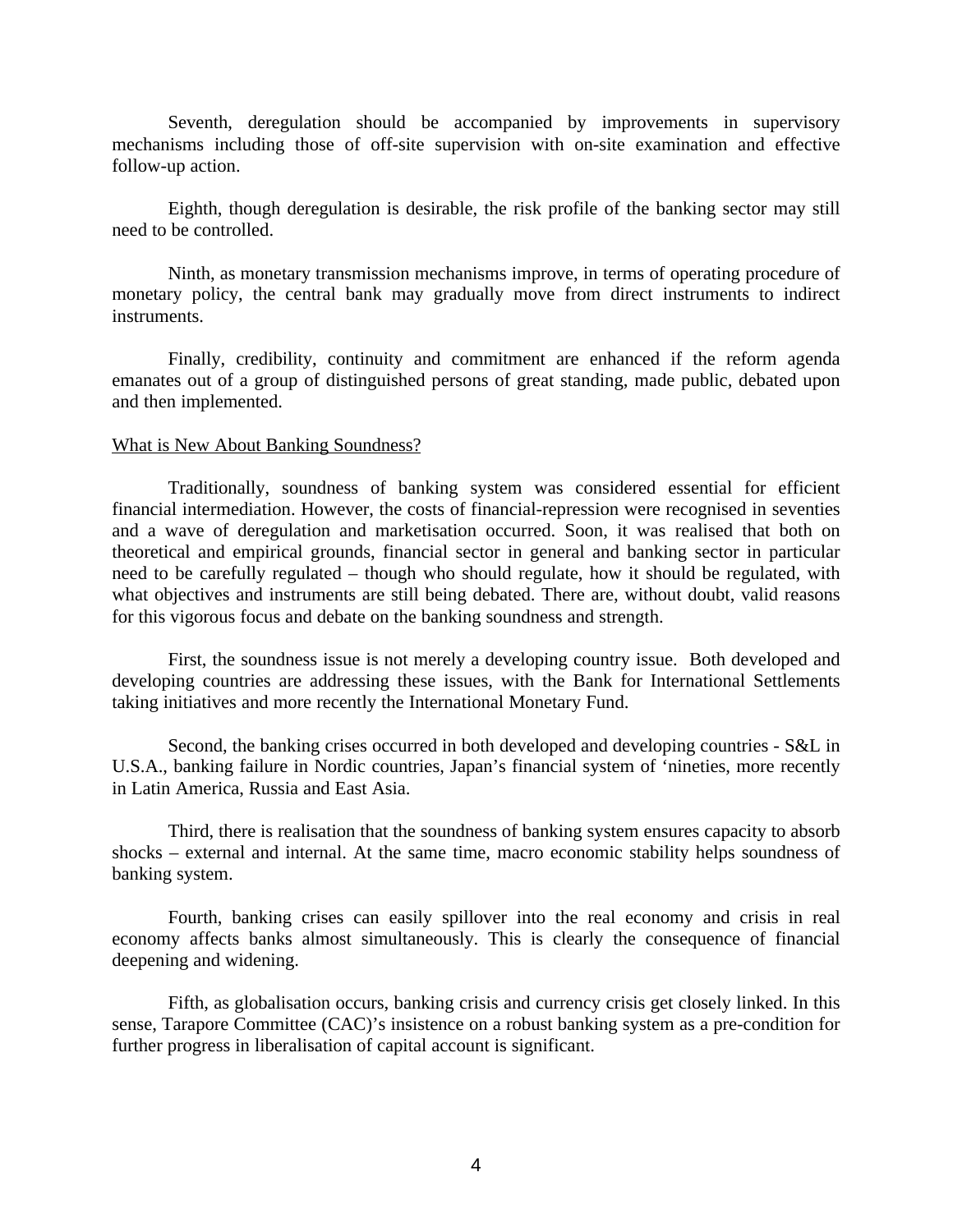Sixth, the pre-occupation with macro aspects and neglect of micro aspects, especially those relating to institutional, governance and transparency aspects could conceal potential for crises. Causes, cures and dimensions of banking crisis, therefore, go well beyond the realm of the community of economists.

Seventh, with globalisation and threat of contagion, alignment of regulatory regimes and commonly accepted standard as between various national authorities becomes critical, i.e. there is increasing emphasis on harmonisation. This came into bold focus in early 'eighties after Latin American crisis and more so after the East Asian crisis.

Eighth, banks are critical, and are special but non-banks are playing an increasingly crucial role in financial intermediation.

Ninth, promoting and ensuring soundness is an ongoing process to cope with financial innovations and increasing cross-border flows facilitated by technological advancements. Interface between banks, non-banks, financial intermediaries and regulators is also coming to the fore as an issue. Further, financial markets are getting integrated globally and there is increasing emphasis on harmonisation of polices and procedures to ensure banking soundness.

#### Macroeconomy and Banking Soundness

It will be useful to recall some important linkages between macroeconomy and banking soundness.

First, large fluctuations in the real economy mean that uncertainty increases and banks find it difficult to manage risks.

Second, in a cyclical context of performance of an economy, banks tend to behave procyclically. In the upward phase or boom phase, profits rise and lending increases. In the downward phase, banks tend to withdraw from commercial lending. In fact, with prudential norms and capital adequacy, there is greater likelihood of such procyclical behaviour, if not countered by other policies.

Third, when there are significant developments in world demand and supply, unduly affecting exports and imports, banks portfolio gets affected.

Fourth, volatile forex markets also create uncertainty in banks.

Fifth, large fluctuations in interest rates, usually the effect of high and fluctuating inflation, exacerbates the problem. The effect of increase in interest rates on market value of investment portfolio, in particular government securities, is well known. Mark to market increases transparency but does not reduce the risks.

Sixth, when banks are perceived to be inefficient or subject to excessive costs of regulatory compliance to be borne by banks, depositors may desert banks. So, effectiveness of monetary policy in pursuing objectives of price stability or credit availability is reduced.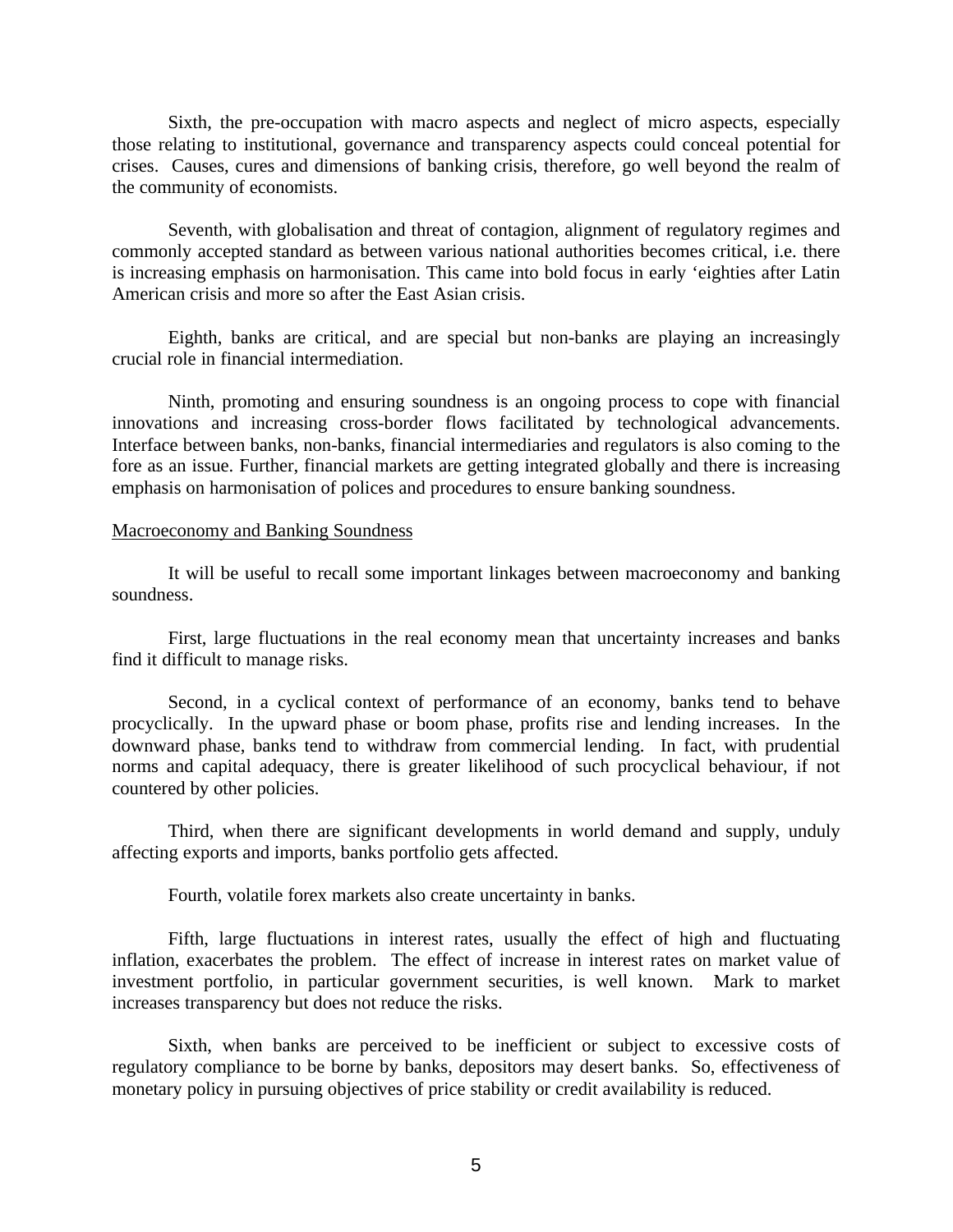Seventh, even fiscal stimulus to boost demand may not get fully realised if there is limited supply of working capital from the banking system to the commercial sector.

Eighth, other things being the same, capital adequacy requirements may make banks prefer safe government paper to commercial lending if there is no assured expansion of capital.

Ninth, with the presence of vulnerable banks in the system, effectiveness of monetary policy instruments diminishes; and inefficiencies in credit allocation also creep in.

Lastly, in the context of liberalised capital flows and rightly assuming that banks will play critical role in such flows, the extent of soundness of the banking system will get reflected in the degree of efficiency of use of such capital flows.

#### Monetary Policy and Banking Soundness

What are the special links between monetary policy and banking soundness? I will highlight some aspects to supplement what I have already said on macroeconomic linkages.

First, it is well known, but let me repeat, banking system continues to be, and will continue for quite sometime, especially in developing countries, as the main vehicle for monetary policy signals.

Second, the banking system enables transmission of monetary policy. So, transmission channels, especially credit channel is important.

Third, payments system is critical to monetary policy and crisis of banking system spills over to payments system.

Fourth, those banks that are in unsound position are unable to respond to signals. Furthermore, contagion among banks is natural and hence, concern regarding the health of individual banks is also natural.

Fifth, while ideally, monetary policy on the one hand and regulation/supervision on the other should operate independent of each other, in practice the two often get intertwined. Thus, monetary policy initiatives, such as tightening liquidity, credit conditions and interest rates may on occasions take into account impact on banks profitability, especially fragile banks.

Sixth, unsound banks could become captive to insolvent debtors, and their response to market signals could get perverse.

Seventh, as already mentioned, managing capital inflows, exchange rate, monetary base, are facilitated (or hampered) by banks which are sound (or not solvent).

Eighth, it is possible that credit channel is choked due to non-economic or institutional rigidities usually ascribed to principal-agent relationships in banks. The effectiveness of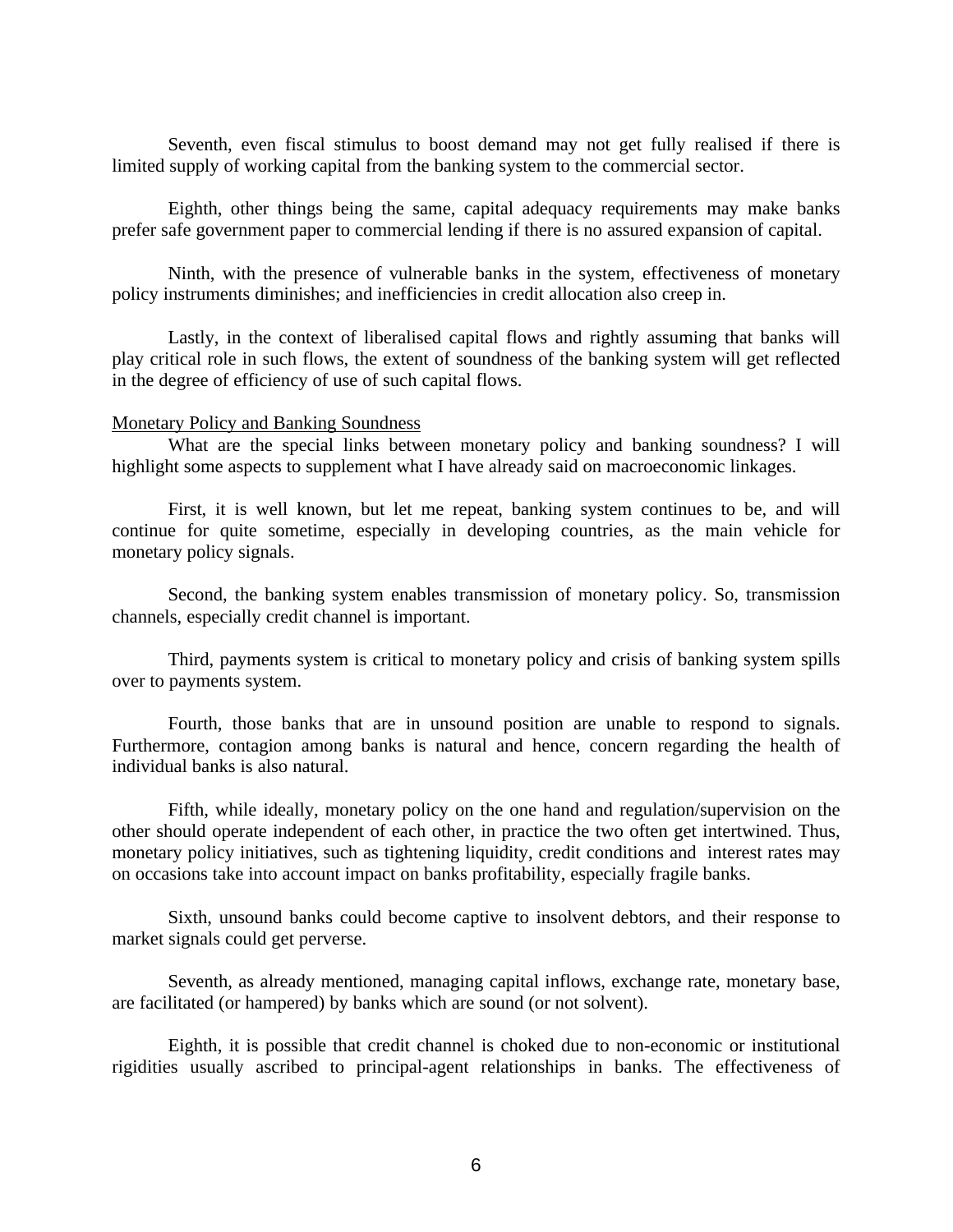monetary policy, and perhaps even regulatory/supervisory regime could be influenced by such non-economic factors.

Ninth, monetary policy has to recognise the strains of deregulation on the banking system. Also, the data needs keep changing with transition, apart from the importance of timely and reliable data from banks if monetary policy has to cope with fast changing realities and markets.

Finally, and as a sum-up, there is a clear two-way intimate inter-relationship between monetary policy and banking soundness.

#### Concluding Remarks

In this background, let me highlight some areas which may require special attention of bank economists in India.

First, is it possible or necessary to focus research on links between banking soundness and macroeconomic management, especially in the current second-generation reforms in India?

Second, in the current context, should there be a review of two aspects related to banking supervision, viz., deposit insurance system and lender of last resort function? Now, with entry of new private sector banks and competition such a review may be worthwhile.

Third, during the reform-era, how to counter the possible short-run, temporary effects on credit-direction, as a result of tightening prudential norms?

Fourth, how to reconcile the needs of harmonising our supervisory standards and accounting practices with international standards and the demands of our unique requirements in India.

Fifth, and finally, while the merits or demerits of public/private ownership of banks is a current subject of debate, there has been insufficient attention to the implications of banking soundness for government finances. It is not inconceivable that private sector banks get into trouble. If such failures have systemic implications, governments all over the world may bail them out. Even if the central bank takes the burden as a lender of last resort, in effect it is at the expense of transfer of resources to government. In regard to public sector banks, government has a more direct fiscal stake. Thus, in the interest of soundness, where restructuring either through recapitalisation or a possible less costly, Asset Reconstruction Company route is attempted, the ultimate cost if any, has to be borne by government. In brief, whether banks are in the public or private sector, government has a stake in ensuring bank soundness. Ensuring soundness of banks is in the long-term interest of fiscal management just as prudent fiscal management is in the long-term interest of bank soundness. But fiscal prudence does not guarantee banking soundness while bank soundness avoids possible contingent liabilities on government.